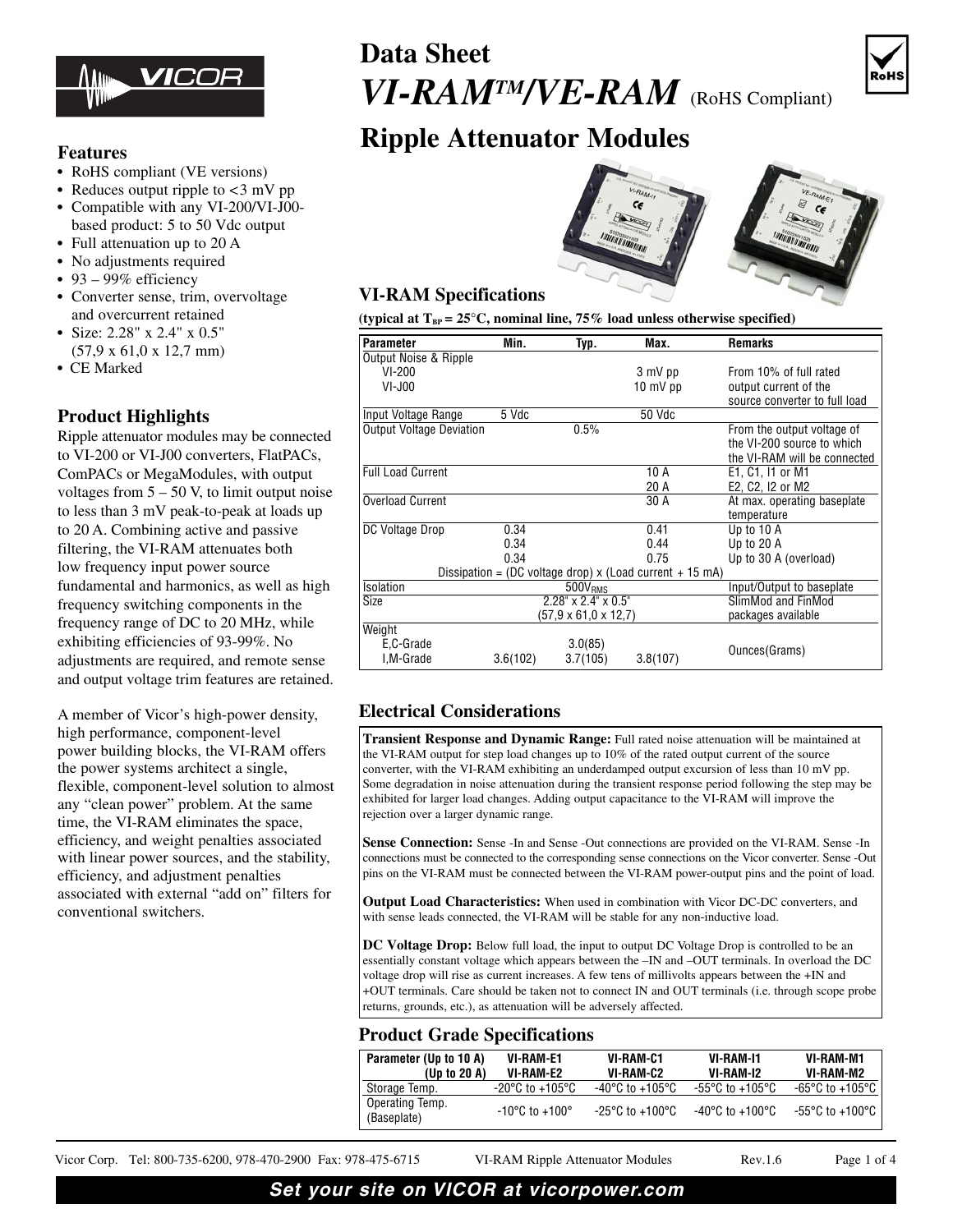## **Comparison of Input to Output Ripple (typical)**

#### **Attenuation vs. Frequency (typical)**





#### **Recommended Connection Diagram**



For important application information please refer to the *[Design Guide and Applications Manual](http://cdn.vicorpower.com/documents/applications_manual/200VIJ00_Sect_15.pdf)* for VI-200 and VI-J00 Family.

Vicor Corp. Tel: 800-735-6200, 978-470-2900 Fax: 978-475-6715 VI-RAM Ripple Attenuator Modules Rev.1.6 Page 2 of 4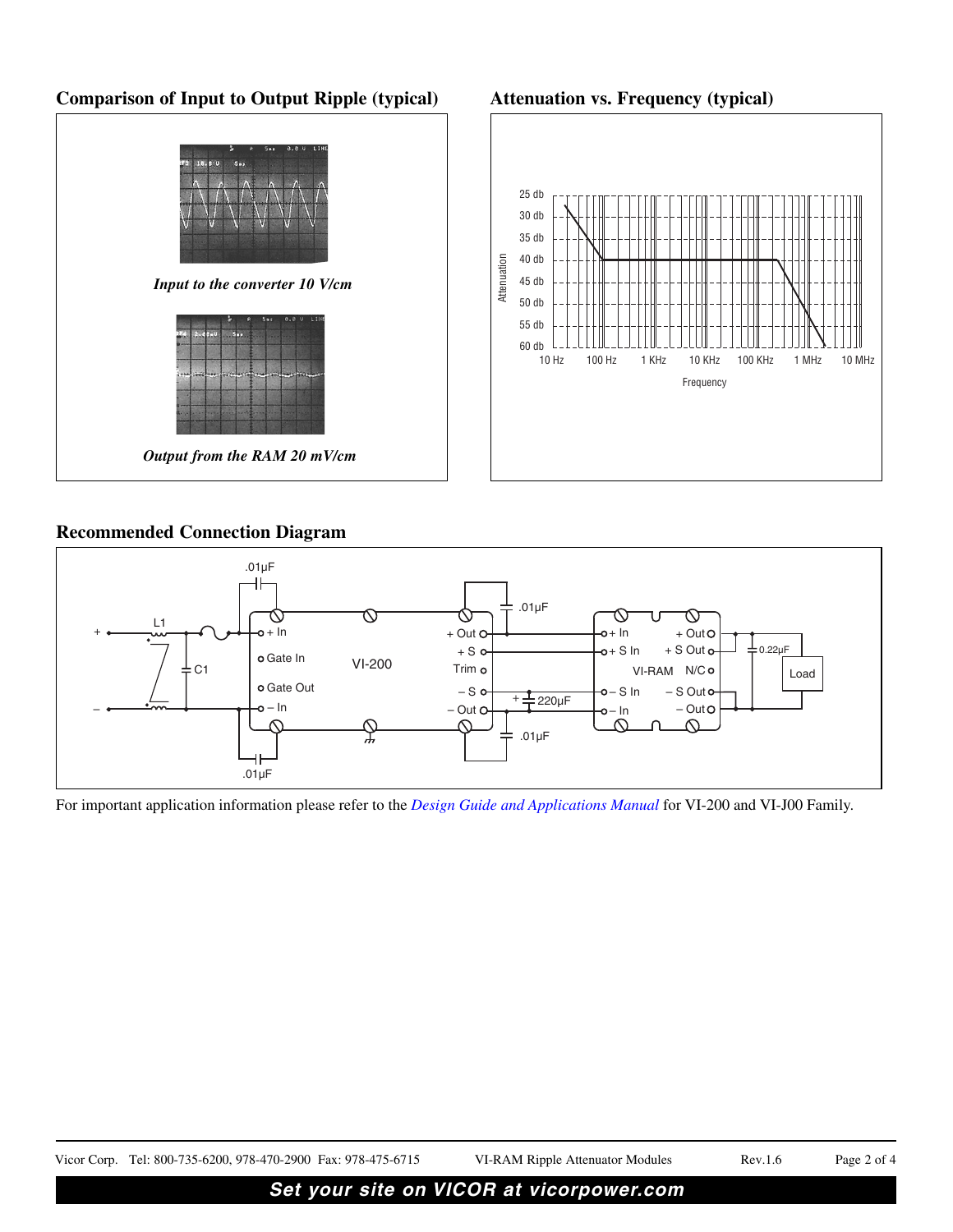

## **Set your site on VICOR at vicorpower.com**